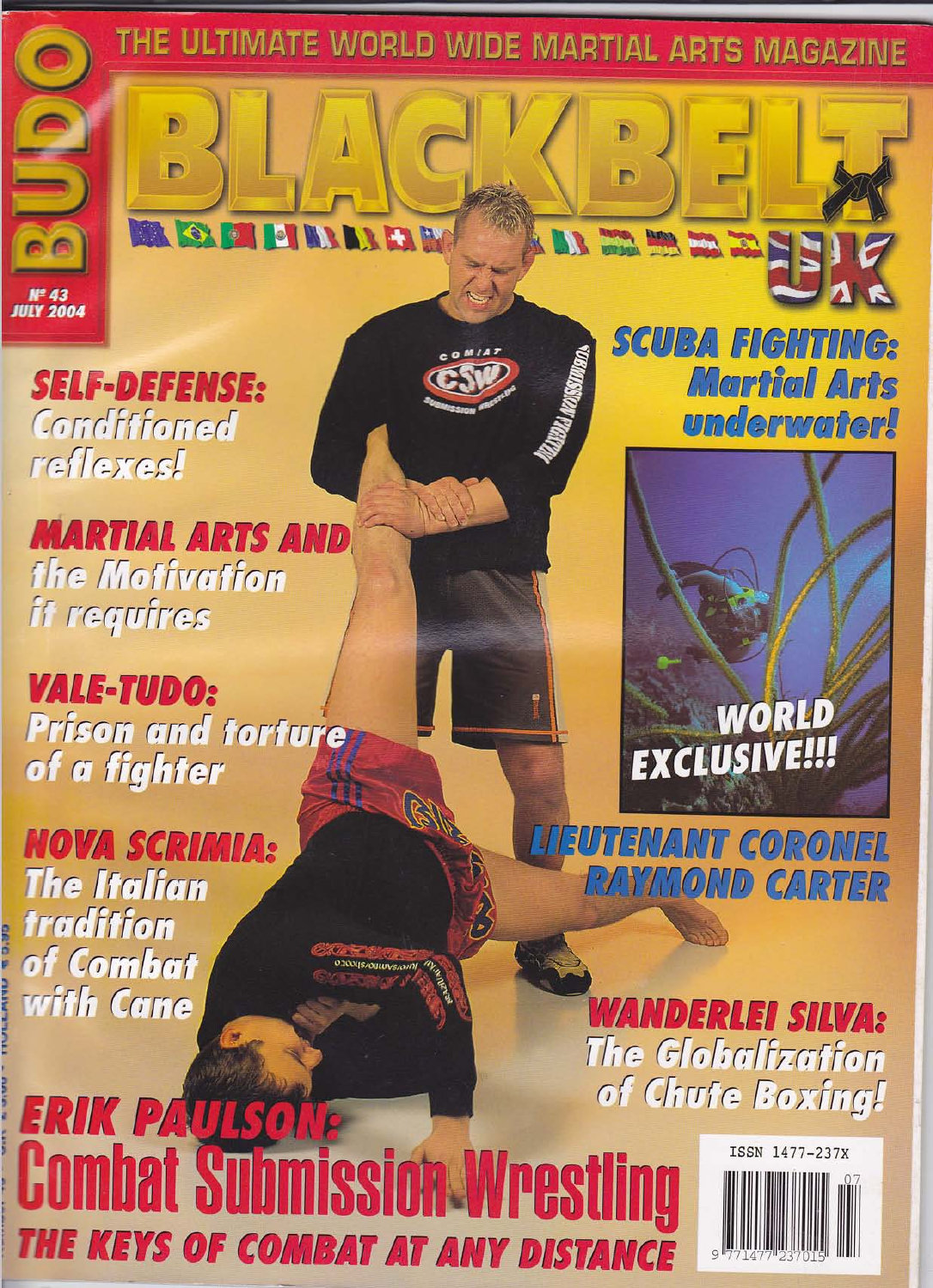

## The Parent - Instructor - Student Triangle



any instructors sometimes wish that they could eliminate the parent from the equation when it comes to teaching children because they ask awkward questions such as:

'Why isn't Johnny grading?"Can you improve my child's discipline?

The fact of the matter is, parents, even the most difficult to handle, may be the key to developing an excellent school, because often, their opinion counts, even if it doesn't quite fit into your way of thinking. It is a question of developing a few interpersonal skills to deal with uncomfortable situations and turning them into positive outcomes.

Parents come in many forms depending on their level of involvement:

The Under involved Parents

Disinterested/misinformed

The Moderately involved

The Over involved

**Excitable/Fanatical Parents** 

Generally, those that pose the greatest problem are the excitable and fanatical parents.

So how do you deal with these different characters?

The key to success with any parents is clear, open, honest communication right from the start. Generally you will meet them for the first time over the telephone during an enquiry or face to face when they visit your school for the first time. Initially they may have concerns about safety, question the actual activity, and want to know what benefits your school can offer their child. Many parents come to your school after being misinformed or with preconceived ideas about martial arts and often naively believe that what you may teach can make their child untouchable or be the miracle cure for their behaviour problems. So your first port of call is to educate the parent to what you are all about and to what extent you can help their child.

Therefore the following strategies may help you deal with parents:

. Listen clearly to the parents' concerns, acknowledge them and try to explain what areas you may be able to help in

. Explain that you are part of the equation when it comes to helping their child's behaviour problems, depending on the severity; improvement requires a combination of parents, teachers, instructor input. Never promise or sell your programme on the basis that you alone can solve all their discipline problems.



The Gloves and underlay didn't have the weight or density needed, so different materials were tried and tested until the Macpad was born.

With the weight, density, grip and size, the Macpad gives a great workout to both the trainer and the striker. It maintains a correct posture while holding and causes the waist to turn when hit with power. Whether punched, kicked, kneed or elbowed, the trainer never gets hurt and the Macpad will last forever.

This truly is the greatest, most innovative training aid that we have seen in years. We have one and so should you. Blackbelt UK highly recommends the Macpad.

For more information go to:- www.macpad.com or telephone 01274 737 219.